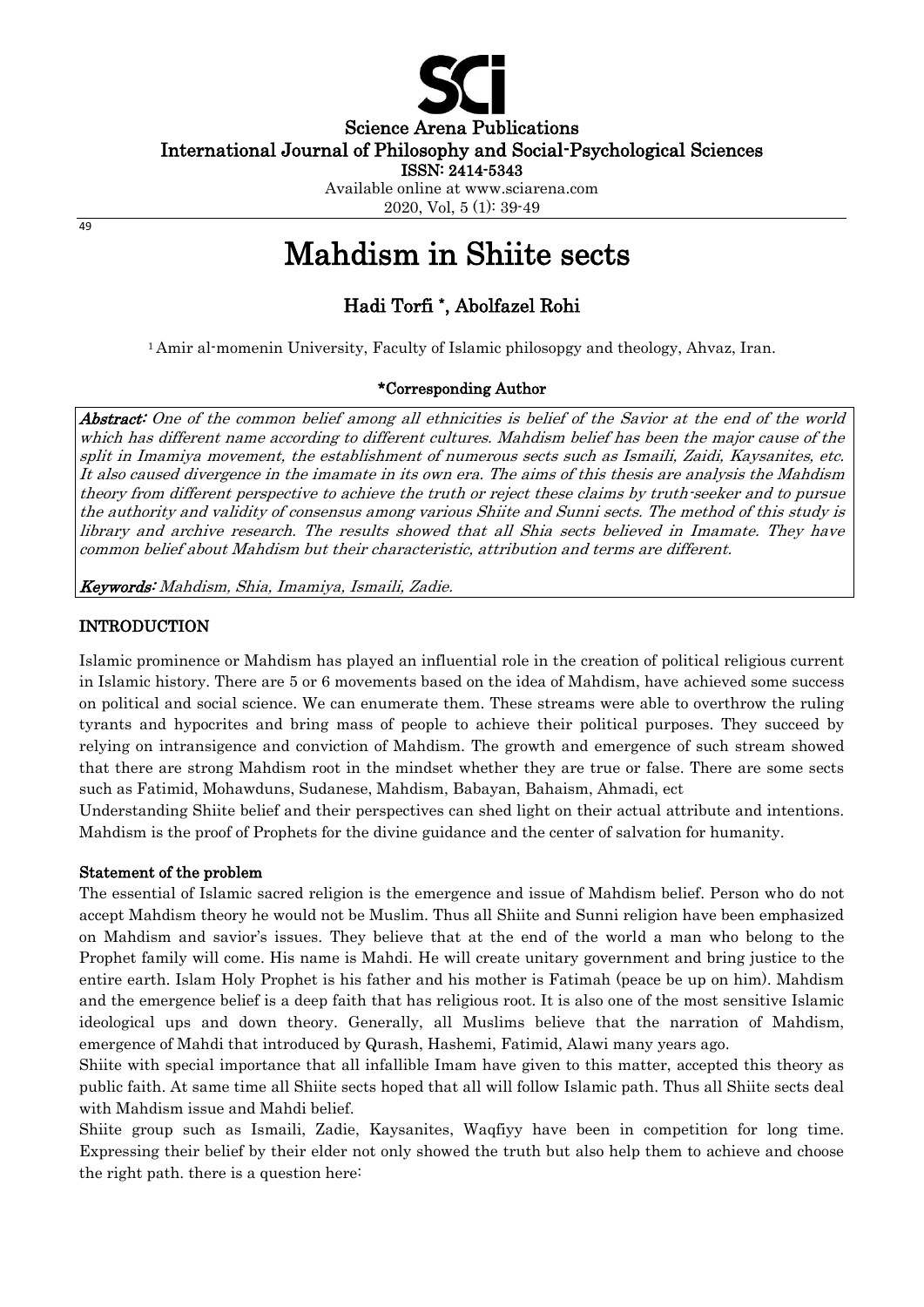What are the Shiite ideas about Mahdism? Statement of the problem

## Goals

One of the most important aspects that need to be discussed and has high value and validity over other aspects is Mahdism belief. Mahdism is the basis of every human being's life and what is realized in the field of action is related to the Faith structure. If human beings have a correct and rational beliefs, they will behave correctly and they will use all their chances to build their human characteristic and intellectual form. The more formative faith will create the more identifiable movement and they will choose the right path in all of their life. Today's because of the proliferation of propaganda activities of various Salafi and Wahhabism group in public and scientific communities, in many cases to prove a claim they just simply consensus and the claimant knows that many people are unable to pursue a consensus. It seems that many researchers able to prove or disapprove external facts about the allegation who will draw a clear path for those who seeking truth. Mahdism is one of this subjects.

Intellectually point of view, Shiite Imamyieh believed that imam hired all the authorities and duties of Prophet (peace be up on him) except in the matter of receiving and community revelation therefore Imam have duties such as guarding, commutator and exegete, they teach revelation, application of divine commandments, training of talented people and the administration of Islamic rule.

Other groups do not have such belief. we can not say Mahdism is necessary and technical sense among Sunnis religion, another hand Sunnis religion and their theological sources did not deny this doctrine but they mentioned it in many of their works .

In addition to many important narrative sources , such as Abin Dawood religion , Nayshapori ruling master , Nasnat abin Hanabl and Ibn maja. We can find a significant number of Sunni scholars have accepted and quoted the teaching of Mahdism ( Farhad history and Islamic belief , page 41 ) .in the following Mahdism theme is not a theory or idea that has been create over time to comforting the oppressed. Rather it is a Shiite identity that can be understood in terms of verses and traditions.

## Research background

This study has used many books to express the different Shiite views of Mahdism.

Some of them include:

- 1. Dafteri, farhad, belief and history of Islamic, Tehran, Farzan Rooz publishing and research, vol.1 This book attempted to analysis the theories and belief of Islamic sects in the characteristic discussion.
- 2. Safaei, Ahmad, Hisham, defender of privacy, Tehran, Mashhar publication 2007, third edition. This book expressing Hesham belief and argued the provident and defense of Guardianship and his belief that have been stablished to consolidate and develop the faith and the cult that were established at that time.

## The literally concept of Mahdism:

The Mahdism concept is either a falsified in the literally sense or it is an attribute adjective of Mahdi name. It means Mahdism which is Arabic word that derived from Mahdi. it is used in two ways. one suffix ism that add to the word Mahdi: and create Mahdism which means to be like Imam Mahdi (peace be up on him (Tunei, Mojtaba, mououd nameh p. 711). Mahdism is an Arabic word that originated from the word Mahdi. Mahdism means everything related to I mam Mahdi. ism in the word Mahdism is suffix adjective, which means Mahdi method (Alaviri, the typology of Mahdism teaching in the framework civilization capacity p. 61).

Another application of this concept is used to be as Mahdi method so adjectives such as goodness, faultless and lineage are adjectives that their descriptive have been omitted or forgotten (Saber Jafar, Mohammad, article of Madism, Islamic journals no. 349, 2011 p.12) .

## Terminology concept of Mahdism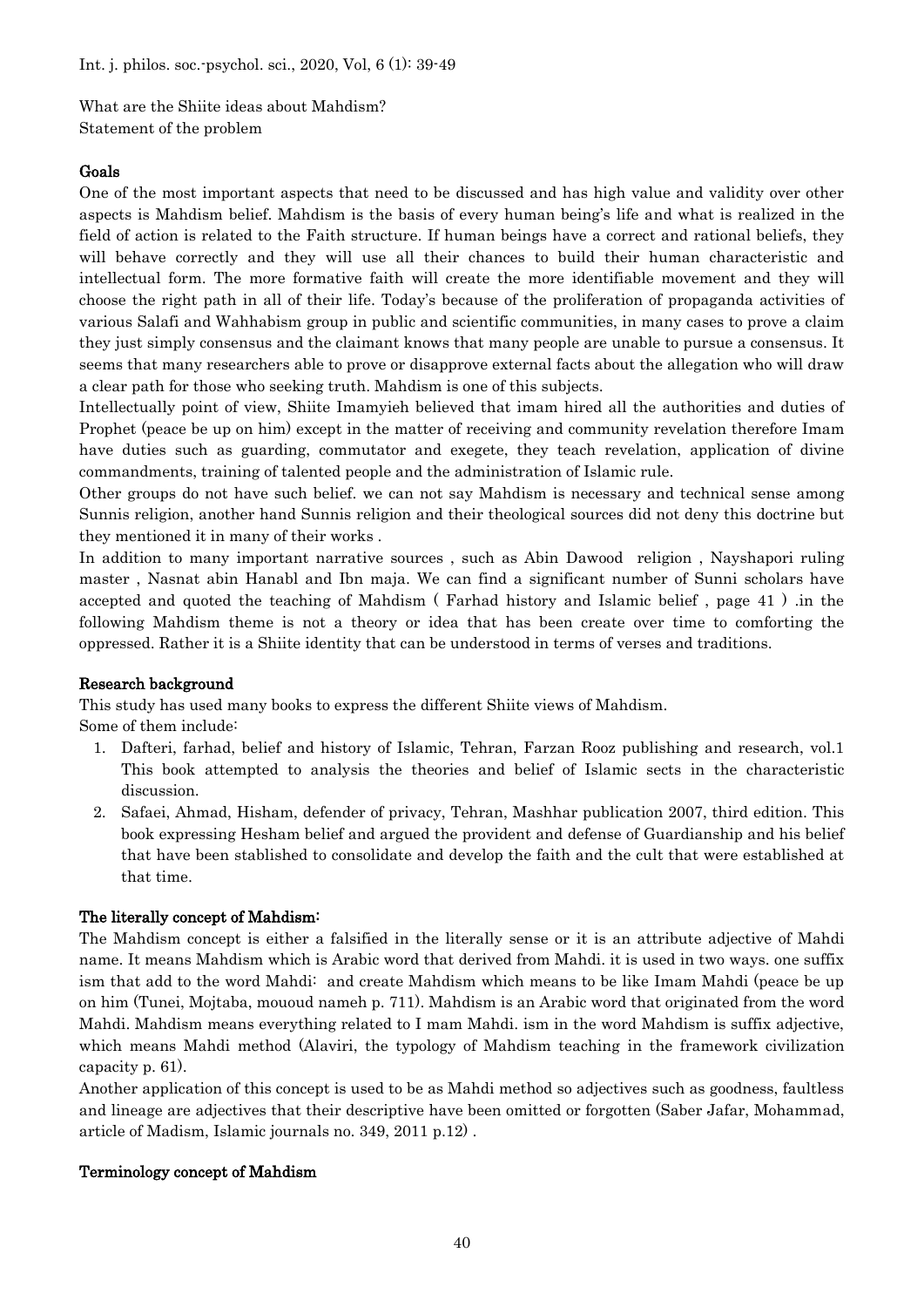If Mukhtars proposal of Imamate and Mahdism of Hanife is true, it seems to have been a tool to gain the Shiite support however it is unpleasant proposal. Kaysanites sect has been extinct as it has not significant religious value. A among the majority of Shiite there is group of believer who believe in imam Ali, Imam Hassan and I mam Hussein and other 9 infallible Imams. this belief is called Imamate.

Today's when a word Shia is mentioned, imamate theory sticks in mind but the definition of Shiite (a group who believe in imamate of imam Ail through the books) also include sects such as Zaydiayeh and Ismaylieh thus in other cases the term Shia means generally a group of twelve Imam that are called Imamiyeh Mahdism has two kinds of structures and application. The first use (means to be like imam Mahdi) what is usually considered is a relative trait that include method, religion, behave and their thought and belief toward Mahdi. (Saber Jafari, Mohammd, mahdism article, p.12).

Another thing is that a minimum ratio is sufficient for the assignment when we say Mahdism is a way attributed to imam Mahdi's thought and belief. This attribution may be for the reason that a person behaves and thought as Imam Mahdi so this is a Mahdism theory. Thus Mahdism means believing in the existence of Mahdi and sometimes more than that called dignity which is means behavior derived and inspired from Imam

# The Shiite lexical definition

The word master for Shia word has coined meaning such as sect, party, group, followers, friends, disseminators and promoters, coworker, companions.( Majduddin , Firouz Abadi , al\_qamus al\_mihit, vol.3 p. 61\_62)

In general, the word professing to be a Shiite literally help and follow a particular community. So the term Shia and professing to be Shiite have meaning such as adherence, helper, fellowship, friend ship and community. of course sheikh Mufid refers to the faith verses of prophet (PBUH) with Shia of Imam Ali so with regard to the word Shiite and the enemy. the adverb of a pure follower refers to prophet Muhammad (PBUH) (early edition of Mufid, Muhammad bin Namman p. 1). But Ibn al Mansour in the Lesan al Arab noted that Shiite is who consensus on things and every group who consensus on things are Shiite. When one commended a group thus they are called Shia. Thus he refers to Shia meanings in two ways one is the agreement of two or many people over material.

Ibn fars has said (Shiite has two root meanings one implies on assistance and other refers to propagation. When we said a person go out and his friend follow him refers to the first meaning (ibn fars, Abol Hussein Mugayes Algheh vol.3 p. 235). In addition Firoz Abadi said Shiite is a Arabic word that means followers and companions (Firoz Abadi, Majodin, qamous abadi p.232). The researchers believed that the word Shiite has one meaning. it's a community of followers that follow the own leader and all of them have a unique idea they support one another's, these are literally concept of Shiite. A person loves Imam Ali and his offspring due to he believed they are family of the prophet (pbuh). According to Quran Allah has advised us to be kind with them. Except Nasbi group other Muslims are Shiite

- 1. One who precedes Imam Ali on Osman and other caliphs, as they suppose that imam Ali is their fourth caliphs. His precedents, his virtue and his authority narrated in many religious verses.
- 2. One who follows Imam Ali (PBUH) and his children as they are the successor's Prophet and He recommended them to be the leader of the world after his death. Prophet mentioned their name and their characteristic (Sobhani ,Tabrizi, Jafar .narrative Shiit Belief ).
- 3. Shahrestani by emphasizing on the word a clear eloquent told that Shiite are those who only follow Imam Ali and his caliphate through clear eloquent. and their Imamate proved by this religious eloquent. ( shahrestani , Mohammd , Abn Abdol karim . vol.1, p.13). النحل و الملل It is noted that the mentioned features only narrated the superiority and precedence of imam Ali. Abu Hassan Ashari , Ismaili , Abu Hattam and consequently Ahmad Amin did not believe in Shiism theory but merely mentioned the Imam superiority over the others . In other definition of Shiism theory more than supremacy of Imam Ali the definition of affirming Imam by the prophet are also mentioned. For instance, Sheikh Tunsi a prominent Shiite scholar attribute the Shiite characters and its privileged aspect of the imamate belief that based on divine will and prophet will. By emphasizing on this feature he noted Sulymaniayah branch of Zadie sect despite accepting the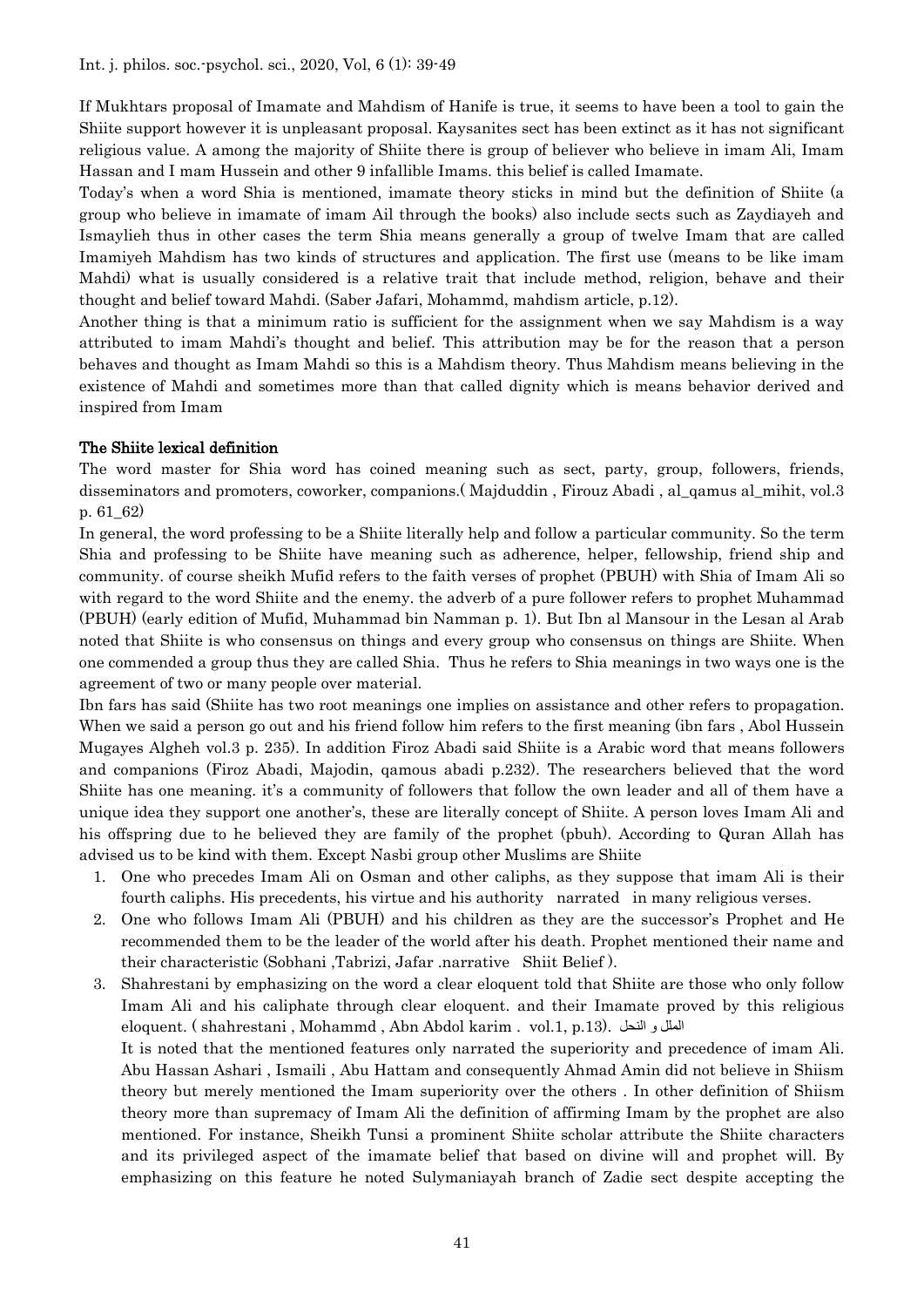Int. j. philos. soc.-psychol. sci., 2020, Vol, 6 (1): 39-49

superiority of Imam Ali over the other companions did not believe in Imam Ali Imamate ,however there are other definitions expressed his offspring imamate .Shahrestani further add , Shiite is group of people who specially follow Imam Ali and believe in his Imamate . His caliphate is based on explicit and unambiguous advice. They believe Imamate is belonging to his offspring if it is expelled through the oppression of other or they refused it as it was just for dissimulation.

## Shiite and common words

generally Shiite include different sects and different Shia groups such as Ismaili, Kaysanites, Zaidi. There is other different definition such as

- 1. Rafazi which means rejecting or leaving. Shiite opponents usually use this word to deflected (Amin Aghani, Mohsen, al shi al Muslim, p. 43). Since the Shiite group reject the first two caliphate they called Rafezi (Ashari, Mulism , their enemy journal p. 16).
- 2. Jafari, Imam Jafar Sadegh (PBUH) try to give special legal and theological identity to Shiite who believed in the leader ship of infallible Imam. Thus Shiite benefited from its noble doctrines of Jafari sect (Mashkour , mohammd javad , shia history and Islamic sect until the fourth century , p. 56 ).
- 3. Imami: at the time of each imam, a Shiite believe in infallibility of offspring of imam Ali and Fatimah and continue this path until 12 imams this approach is called imami. This approach in this historical path which is named asna ashar (duodenal) todays
- 4. Alawi: perhaps this term refers to Shia technological tendency to believe in the supremacy of Imam Ali but it used to express relative dependency of people from imam Ali.
- 5. Fatimid: it is used more commonly to describe the distinction between Imam Hasson, Imam Hussein and Hanifeh children and Kaysanites who were kind to him . Because the mother of Hanifeh was not Fatemeh but his father was Imam Ali.
- 6. Talebi: it has also a relative meaning. But it used for Shiite sect more than the previous ones. Talebi means the descendant of Abu Talb except Imam Ali (Qurashi \_ Ali bin Hussein p. 258).

#### Shiite sect

The different religious books provided numerous sub sect for Shiite religion. Most of them are fake. These important sect are Kaysanites, Zadie, Ismaili and Imamiya. Imamiya refers to somebody followed by people (ibn fars , Abdul Hussen Ahmad , vol .1, p.28 ).

The literally meaning of Shiite and Imam are perfectly complementary to Shia meaning. Shiite is means as followers. Imam is person who other people follow him. The basic role of this two Quranic concept are Imam and nation, each of them has literal root that will apparent in Shiite culture. Imamieh refers to people who believed in 12 imams that the last one is called Mahdi. He is absent. ( Shahrestani , Mohammad bin Abdol karim almll and al kahl vol.1, p. 169 ). The Shiite word has 3 successive stages each one gradually increased in its intellectual aspect and becoming close to philosophical science. In the first period Shiite word rely on the religious book and speech of Shiite Imam. wisdom is used to investigate the doctrine of revelation to defend its legitimacy against competing theories.

Second period coincides with the beginning of absenteeism and emergence era of noble theologian, the intellectual theme of Shiite word increased. Mature theme such as Shikh Mufid and Sayid Morteza and Shikh Tusi develop their Shiite theme . The advent of khowaja Nasir al-din Tusi , the shiite word merged with Mashhad philosophy . though philosophical rationalism practically overshadowed Shiite doctrine. we shouldn't assume that other tendencies would completely finished even in recent centuries. Shi'ism has witnessed moderate tendencies and rationalism. This confrontation continues until now. The contemporary era, scientific and experimental tendencies and western philosophy have influenced theological idea from time to time. The existence of divergence and multiplicity is more evident in modern Islamic theology, thus many other sect began to flourished alongside the Imamates sect. various people tended to this culture. On the other hand the expression of un professional theories often did not devoid deviation, confusion. Shia clergy more intertwined. Therefor in order to understand the idea of sects correctly it is necessary to review the belief and live hood of some important Shia sects .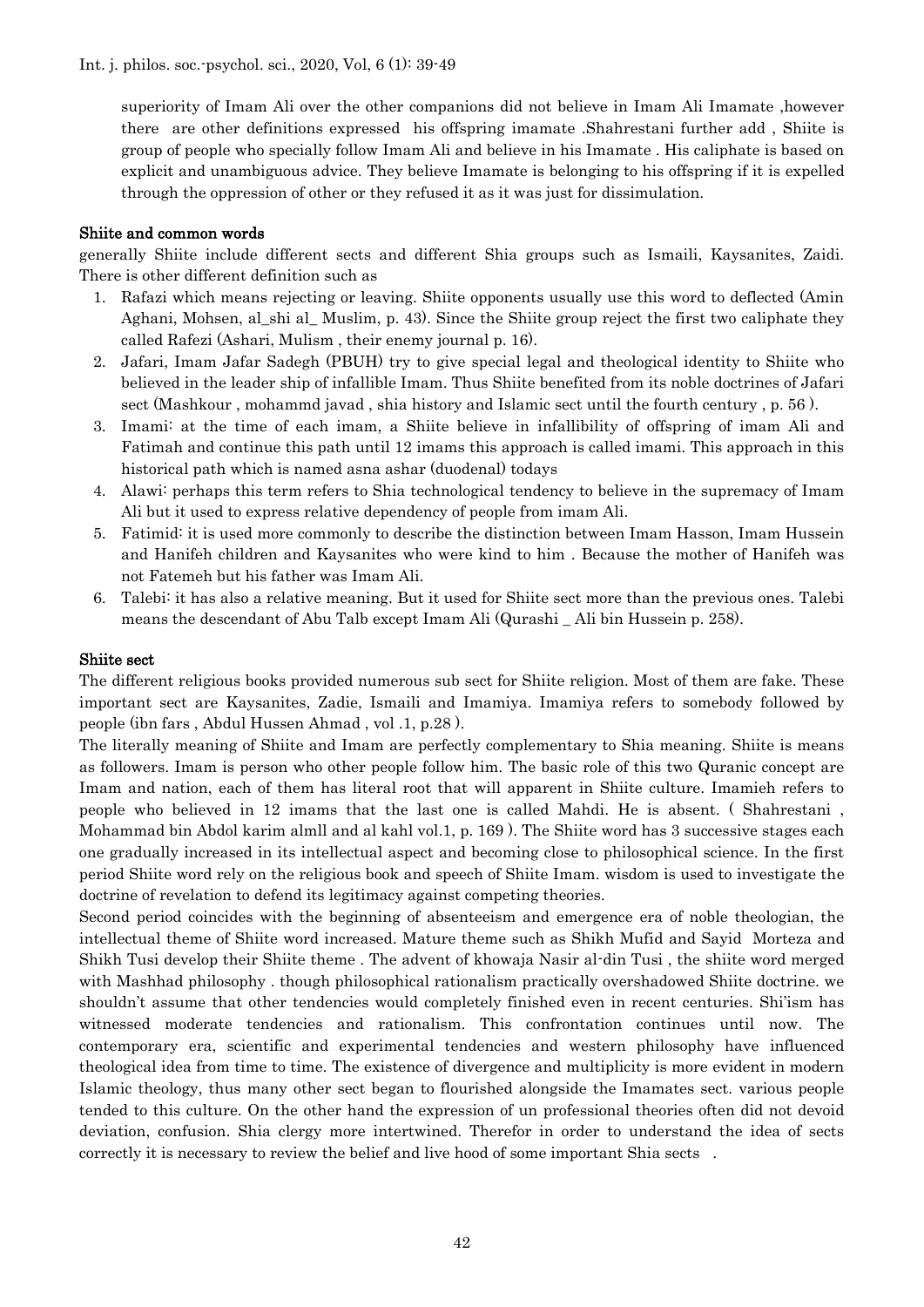## Intellectual foundation

Every school try to bring together its own belief to pursuit sectarian. Imamyaia school are also do this. According to legitimacy and transparency of its principle. There are 12 successors after Prophet according to Shiite and some Sunni tradition that identified by name and ancestry at least for group of his companions. Imamate not only come in line with rationalism of Hanabel but also with extremist rationalism and schismatic sect.

Quran and wisdom are considered as Shiite source of knowledge. Imamate theologies has used 5 principles from the past. These doctrine principles are monotheism, justice, prophecy, imamate and resurrection. The choice of them was due to the importance of these principle in comparison with other doctrine teaching, however many other important doctrines are discussed as a subset to the above principles. According to Imammiya point of view, monotheism and adulthood have been more important than other religious principle. They have been introduced as the basic foundation of religion. The specific interpretation of Imammiya and schismatic sect has been separated from other theological sect.

## Discovery and intuition

The holy Quran make it interesting to state that all teaching the truth school originated from true monotheism and theology. Perfection of theology is from those who have forgotten every things and just believe in Allah with devotion and servitude. They have shed light on the pure lord and help human kind to see the fact with realistic eyes.

Quranic verses advised us to pray the lord until the death (Hajar 99)

If you definitely believe in Allah you will see the hell Who believe to see his Allah at time of his dead should have good deed and know no one will be like Allah (Kahaf 11).

## Shiite mysticism

The origin of the mysticism emergence in Islam is understood by generous statement of Imam Ali that he knows the mystical truth and stages of spiritual thus he provides these infinite supply of such knowledge to human community. Observance of such Shiite standard and adhere them with Shiite rule are the most important factors in protecting of the Shia mysticism from intellectual and moral distortions (Mohammd Houssein Tabatabi . shi in islam , p. 4-7)

## Shia thought in the field of belief

What has been briefly described is the basis of Shiite thought. But the method of this thought in the action and belief field is abroad. The title and headline mentioning are even so long. Therefor some of its topic and heading in field of theology and detailed discussion in the field of theology and jurisprudence are assigned to another field. Belief in existence of Allah is a common principle among all divine religion and its argued in various ways. The first order of monotheism is innate monotheism, followed by action and trait of monotheism that Allah is unique and unmatched and there is no rational or external combination in his existence. The essence of Allah is adorned with all perfection and unadulterated attribute of all imperfection. These attributes are not superfluous (Allah do not need any creature help) (Mohammd Taghi, Mesbah , yazdi doctrine , p. 136-137).

The world has no devotion except Allah. Angels do only with his wise permission. Monotheism (Taw hid) in his worship is a common principle among all heaven religion and all prophet were sent to remind and emphasize on this principle .

Belief of intercession and recourse according to Quran have contradict with monotheism (tawhid) and they are not idolatrous. Faith of good and evil of intellect made the intellect understanding of any oppression, denied by Allah (p.163-162).

# Belief of born after death

The fact that some people born again after their death and before their hereafter (Mirza Hussein ibn Abd al –reza , the sad secrete in proof of born after he died p. 38 ).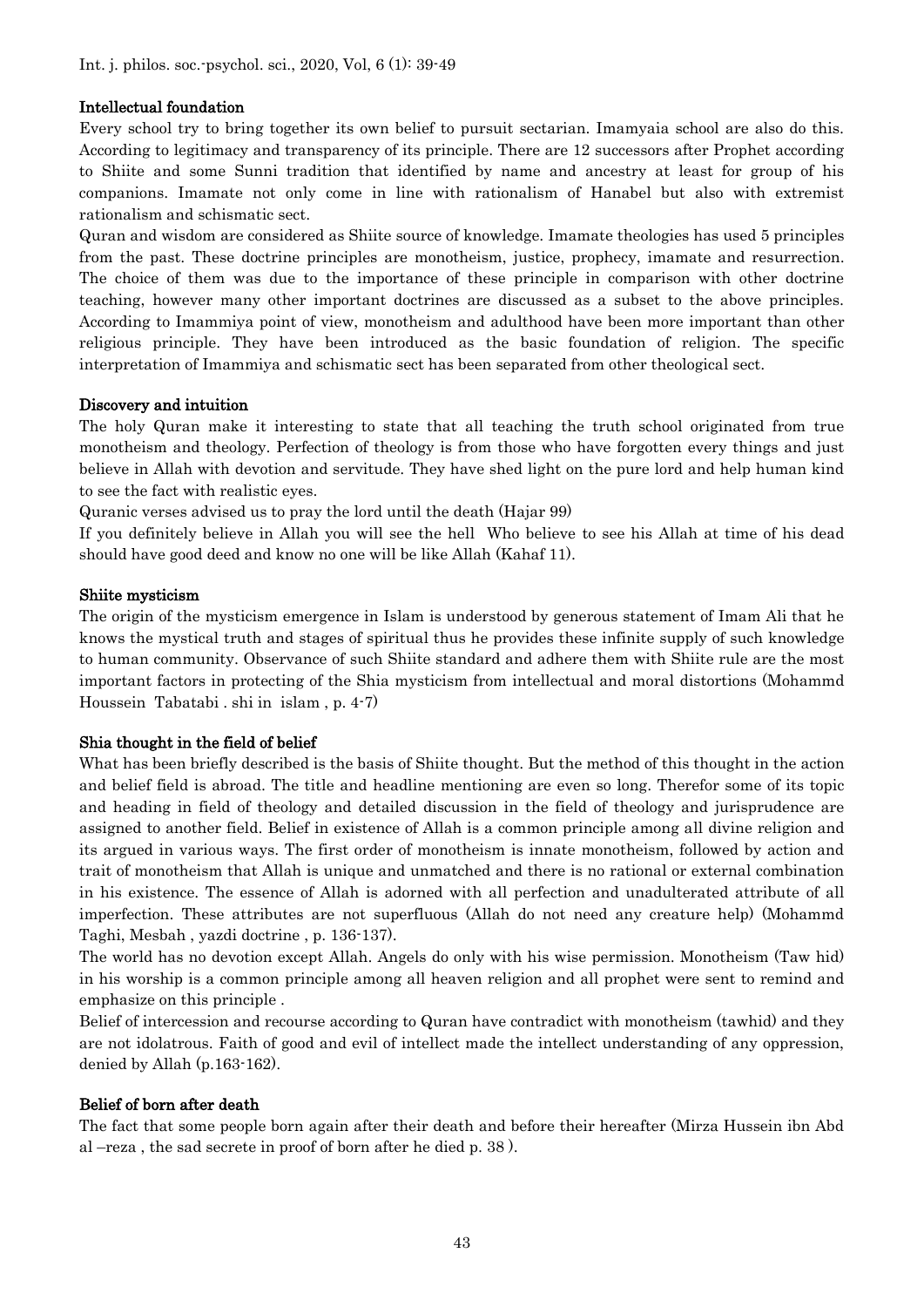Int. j. philos. soc.-psychol. sci., 2020, Vol, 6 (1): 39-49

2. Zadie: one of the famous sect of Shiite is Zadie, they believed after Imam Ali imam Hassan Hussein, Zaid ibn Ali will be the Muslims Imam .Every one they invited to their group from Fatimid sect will be righteous , knowledgeable and courageous (Maida, Mujduddin ibn Mohammed al-Taha al Zolf p.150 ).

This sect separate totally from Shiite sect in the second and third century (Musavi Qazvini, Al-hikam in AL –halal and al –Haram, vol.2, p.470 ).

The characteristic of them is the tendency to be close to Sunni sect. Todays about 2 percent of Yemen population have Zadie religion (Mansour Ballaleh , Al-aqd Al-hakim 1956, p. 19).

There is great deal of disagreement in the source of sectarian cognition about the branches of emerging Zaydi sects and their population. What can be said generally they are two clans, our antecedent. they are not considering as relatives and they confess to imamate of Abu Bakr and Umar. The second clan refers to who do not accept this Zaydi religion. Now it is existing in Yemen and it similar to our predecessors Zadie religion (Klein, Muhhamad, Ibn yaqub , vol 2, p.400).

The major branches of this sect are Jaroudiyah, Betriyah and Sulaymaniayh there are other branches of course as far as nobakhti noted that there are seventeen branches (Al-Rasa, Qassim Abn Ibrahim , Al-Amama, vol.2, p.215).

# Zadie Faith

Zadie sects attributes themselves to the son of imam Sajad (pbuh), Zaid who rose to prominence and forbidding the vengeance of Imam Hussein against bin Umayyad's in the Hashem bin Mula era .

Shiite scholar praised Zayd personality and described him as knowledgeable, courageous and cruelty person but his life history showed that he interested in arm struggle rather than religious affair. Thus his work is related to interpretation and verses. Apart from major theological thought that formed during the course and upspring of early Zadie group such as Jaroudiyyah, Salehiyya and Sulaymaniyya were mentioned to be among Zadie sect.

## Jurisprudence faith

One of the earliest books of Zaidie in Jurisprudence is the Al-Hadis, Al feghh which are called a biggest collection. (Mashkour, Mohammad Javad, Islamic culture, p.3). expressing the clause of go ahead toward good work at the beginning of pray ( Al-Zaydee, Imam Qasim ibn Mohamad p.141).

They emphasize on the doctrine that promote virtue and prevent vice on the basis of this belief they migrate from a land that have sinful people. The Zaydi Imam died to revive this principle. This sect considers the basis of religion belief which based on consensus of scholars of Islamic society. (Saberi, Hussein, history of Islamic diversity, vol.1, p.1-6).

## Ideological faith

Zadie in evil rational decency and obscenity are schismatic religious. Shjahrestani noted that the reason of this tendency is the Zaid's disciple of Wassal bin Atta school that they are the ruler of schismatic sect. They disregarded the born after death. They do not permit dissimulation (Mashkour, Mohamad javad, The culture of Islamic sect p.21).

They believed that each person of Fatimid sect invited to imamate that is Imam Hussein or Hassan are wisdom, courageous and invited to Imamate. According to Zadie, the departure of two Imam at the same time would be permissible in two parts of the world and both would be obligatory. In Zadie point of view infallibility is not a condition of Imamate but Imamate believe in Mahdism, based on this same belief in Zaydi correspondence with Mansour Abasi, Zaid called himself Mahdi. Zadie sect believed in the constitute the principle, based on this principle

## Ismaili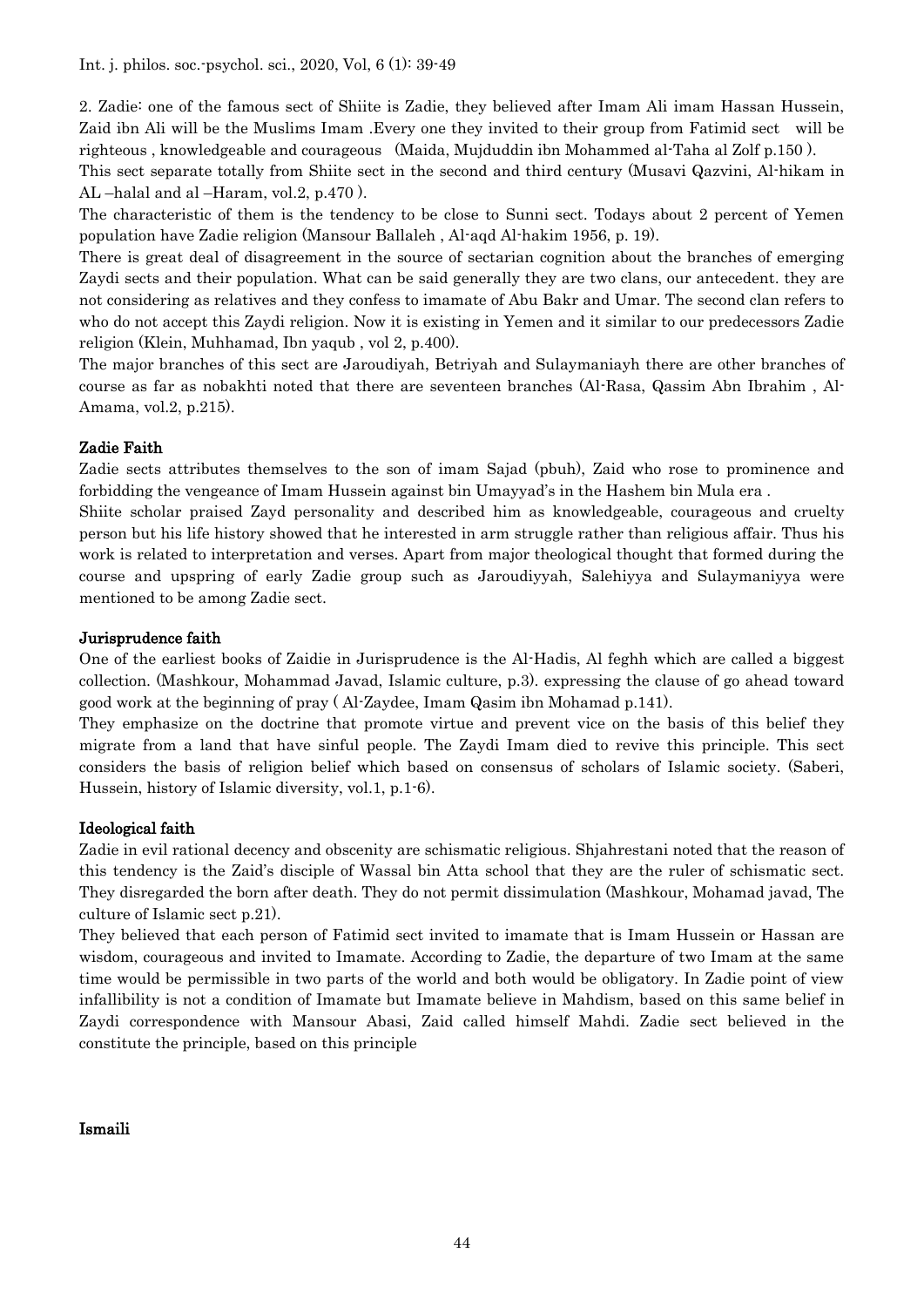Ismaili is the common name of the sects that believe in the imamate of his son or his grandson after Imam Sadeq(pbuh) sometimes it has different name in the different land such as Batenieh (saberi, Hussein, history of Islamic culture ,vol.2, p.103).

Hashishiyyah, Malachdah and Qaramatah are also recited. The famous Ismaili sect is Batenieh (shahrestani, Mohammd bin abdolkarim , النحل و المللp. 149(.

Ismaili is a one of famous Shiite sects that after Imam Sadegh death has been quarried with imamya about imamate. Thus they separate from Shiite sects (Abdolqahar Baqdadi, separation of the sects, inquiry by Mohammed al-din Abdul hamid , p. 62).

According to Shiite sources, Imam Sadeq has declared Ismail as the next imam in their life time but Ismail died. Death of Ismail before his imamate led to divisions and differences in the designation of the next Imam. Some believed that Ismail is still a live and one day will emerge. Some other also turned to transfer imamate from Ismail to his son. There are other who believed imamate would not be transmitted through brotherhood except among imam Hassan and Hussein. Some believed in the imamate of Imam Musa ibn Jafar. The dynastic Shia dynasty continues through the latter group (Jawini, Atalmak, Hahangoshi History, vol.3, p.148 ).

# Ismail branches

According to the division of the Atlas Shiite book, the Ismaili sects are divided as follows :( Ashari Qumi , Abdolhassan, journal and sects p. 80 )

# 1. Special Ismaili

They claimed that Imamate of Ismail is fixed by his father and imam just saying the truth so Ismail is not dead in fact

# 2. Ismaili Mubarakyaya

They believed that Imam Sadeq after Ismail appointed his grandson to the imamate. Because imamte is not transferred from brother to brother and its only applies for imam Hassan and Hussein. This cult named Mubarakya on occasion of its founder name, Mubarak. (Shahrestani , Muhamad ibn Abdul Karim, vol.1, p. 259.).

# 3. Qarmatians of Bahrain

With rapid expansion of the Ismaili invitation, an important distinction emerged in the Ismaili movement in 286AH. Hamdan Qarmat who still the leader of local invitation in Iraq and adjacent area and he had regularly corresponded with Salmiyah leaders, he claimed the imamate for himself and his ancestors who were a former leader. Hamdan broke off the contact with Salmiyah and the central leadership and argued his governor –elect to stop inviting them under their control. shortly after these events, Hamdan disappeared and his brother in law Abdan assassinated by the conspiracy of Zakruyah bin Mahdayyah , an Iraq claimant who was originally loyal to Obaidullah and his reformist beliefs.

# Fatimid of Morocco and Egypt 3.

Its formed by Obaidullah Mehdi first in Raqqada then in Kirouan and at last in

By stating caliphate of Ubaydullah AL Mahdi the period of imam in the first Ismaili history were ended. This government was extinct by Sahahuddin Ayoubi .

# 1. Ismail dynasty to Fatimid government

2. It was started by Ali ibn Abi Talib . He reached Hassan and Hussein through Imam Ali and from Imam Hussein to Zein al abidine and from Zein Abidin to Imam Baqer then Jafar Sadegh . It came to include Ismaili Abdullah . Musa kazem .

But through Ismail, the imamate reach to Ali and Maktoum , divided into six branches through Mktoum to Ahmad , Ismail , Abdullah , Ali Leith , Hussein and Jafar

# 3. The Ismaili imam during the Fatimid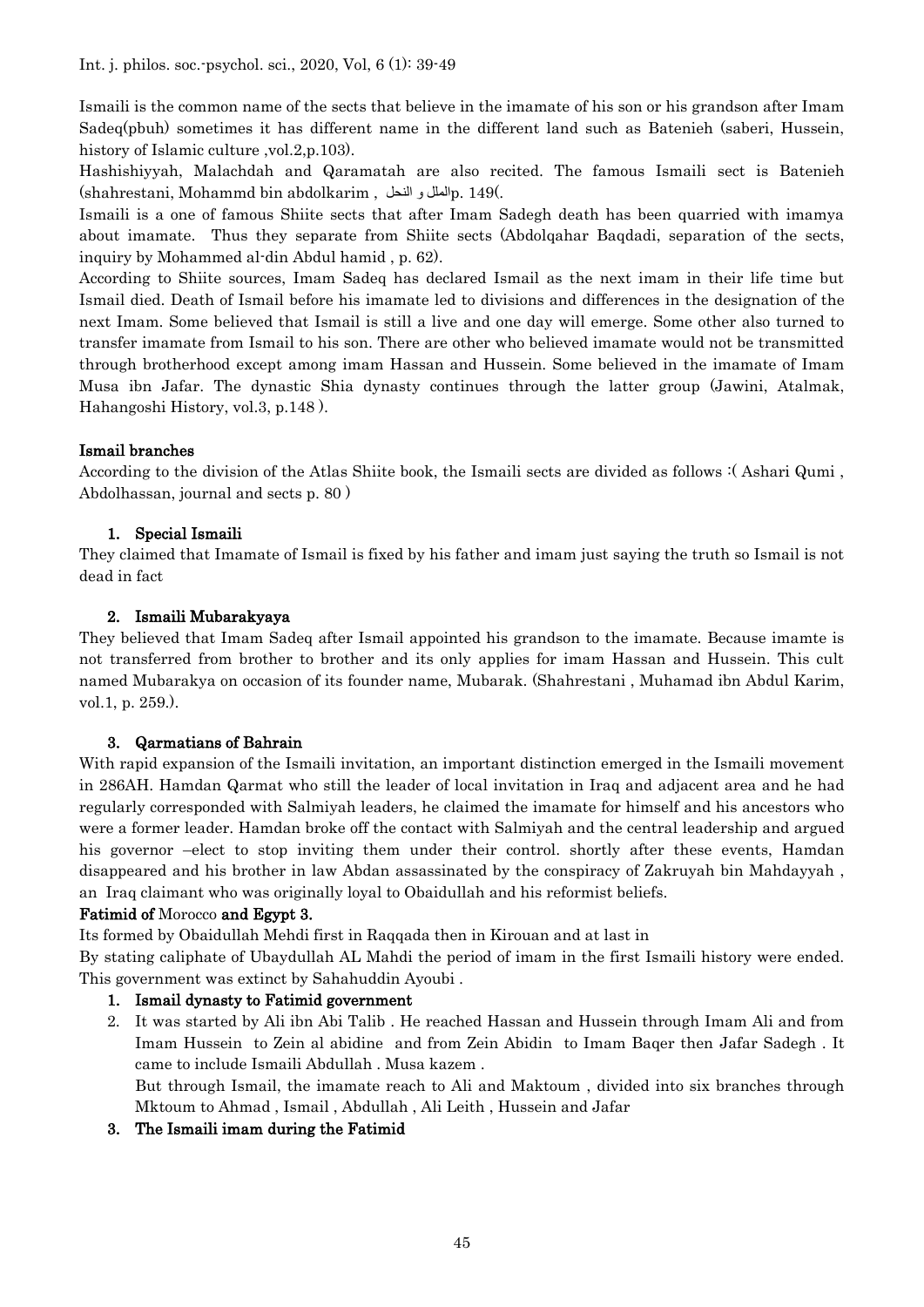Int. j. philos. soc.-psychol. sci., 2020, Vol, 6 (1): 39-49

After AlQqim Baru allah Abu Abidallah , AlMahdi Ballah , followed by Qasim Alqaim Barillallh , then Abu Taher Ismail Al Mansour Balla, Abu Mansur nizar al nizarthen Abu Mansur ( ibn khaldun , Abdul Rahman bin Muhammd , history of ibn khaldun , vol.4, p.29 ).

#### Ismaili Faith

Because of the accusation of infidelity given to Ismaili sects for their Shiite faith they have denied any allegiance to Allah in this regard they have also noted that they cannot attribute any adjective to the Allah (Abu al Qasim , Mortez aho bin Qasim النام معرفته مقالات الانام مقالات الانام

Un like khvan al safa who believed in the existence of creatures through the grace , they believed they can create the creatures . Ismaili like other sects believe in issue of prophecy.

There were 7 resolute Prophet and for each Prophet there were one executor after him. The resolute Prophet are Adam, Noah, Ibrahim, Moses, Jesus and prophet Muhammad (peace be up on him). Each of them has one executor that are named as Sheath, Sam, Ismaili, Haroon, Shimon, Safa and Ali (peace be up on him). (Fadaei khorasani , mohammd bin zayn al-abidine , Ismail history, p.16). The Ismaili sect believed that in the seventh rank of every round of seven periods executors will promoted to the prophecy rank. the seventh executor of the sixth period is Muhammad bin Ismail that he was absent and when he emerges he will be the seventh prophecy. This period just has a lord and prophecy is united together. Thus he can reveal the truth of cosmos and expand the justice and the physical world will end. By narrating the religious verses Ismaili sect believed that human beings are in need of executor to open up his esoteric interpretation. Ismaili sect noted that imam has two meaning, repository and firmly fixed.

#### Mahdism from Ismaili point of view

Mahdism theory led to promise of establishing a justice and fair government and replacing it with the oppressive and cruel Abbasi government. They invited people to the imam that were hidden. Mahdism is one of interested issues of Muslims in the first decades especially among Shiite sects. Islamic sects have different ideas about Imam Mahdi. Muhammad ibn Hanafiyyah was the kaynastic promised executor (Al-Andalassi al-Qatrabi, Abu Muhhamad Ali Ibn Ahmad ibn said ibn Hazm, al-faisal fi النحل و الملل فی الفصل vol.5, p.179(.

In the second half of the second century, Ismaili sect was formed by believing in the imamate of Ismail the son of Imam Jafar Sadegh Ali. according to history of Mahdism, Ismaili is sect since its inception have made special belief about the Mahdism that introduced people as Mahdi and made some correction about them. In their view Mahdism have strong connection with the principle of imamate and it has discussed in detail in theological and philosophical and historical sources of Ismaili sect .

#### Kaysanetic

Kaysanetic is one of the first major Shiite division that emerged after imam Hussein. This cult was created in response of testimony of Prophet tribe and their desire for revenge. They took severe revenge of the killer of Sayyid al Shohada under the leadership of Mukhtar Saqafi. This branch of Shia was split as quickly as it had emerged. Belief in the imamate of Hanifiyeh, some believe that a sect called kaysanetic was created and dealt with Umayyad, Zubayrin and Abbasid political system that each of them fostered the establishment or continuation of this sect during its own period (Madelong, Wilfred, cultures, translated by Abu Al qasim Sari p. 127).

#### A: the faith of Kaysanetic sect

Because of their limited access to the direct beliefs of this sect, our data is based on the reports that were achieved from their opponents whether Shiite sect or Sunni. According to Abu Zohrea, Kaysanetic ideas are inconsistent with their philosophical views. They believed in Beda, reincarnation that everything had inner appearance, the accumulation of wisdom and secret of universe in the human being and the knowledge of Ali to these secrets (Saberi,Hussein, history of Islamic sects, vol.2, p.55-61).

One of this kaysanetic sect was Waqifiyya who have create beliefs based on that time events. There are some Kaynistic belief quoted in the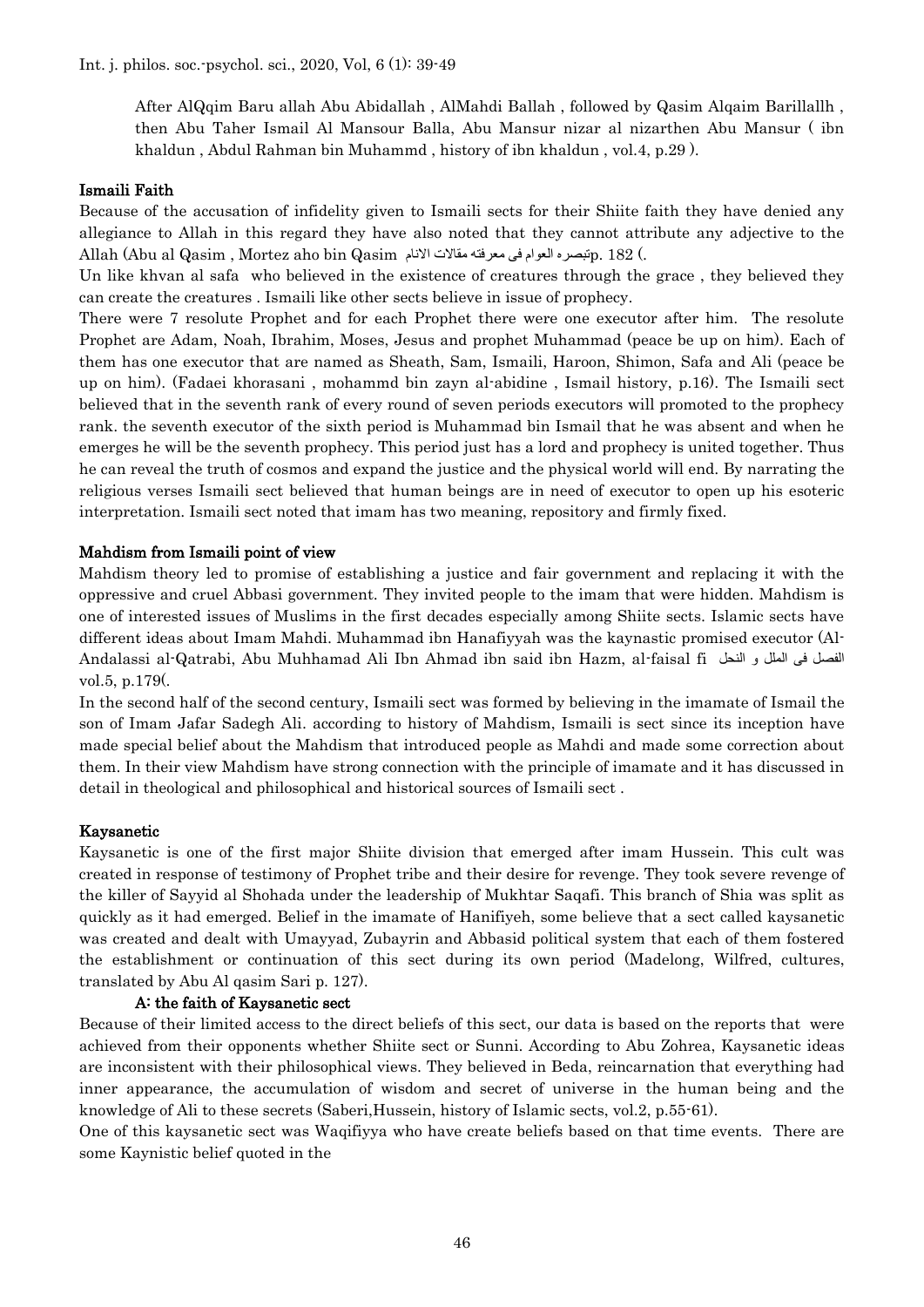Sufism Islamic book such as Hanafiyyah Mahdism faith, promise of Bada, depository science, propitiation and reincarnation, prophecy and esotericism (cited above, pp. 45-51). Of course they have been skeptical about citing the three most recent belief, namely as reincarnation, prophecy and esotericism probability they might not be informed of such matters (Abu Zohreh, Muhammad, the history of Islamic religion in the history of Islamic sects, pp.41-44).

## Belief faith

In fact the Waqqiya sect with its political and material aims and issues ruled over the scope of its thoughts and claimed the Mahdism theory. On the other hand each of the imam in their time fought this deviant claim and exposed its falsehood (Kelline,Muhhamad Ibn Yaqub,Kafi,vol.1, p.341). We cannot analysis them we just emphasize on the cognitive flow of Waqfyah. One of the most important features and distinction of this group from the other Shiite current especially-duodenal Shiite is the issue of Mahdism of Imam Kazem after Wafeqaya death.

## B: The cultural background

On the cultural back ground of the emergence of Waqife group, they had good understanding of Abbasids suppressive behavior in Bani Uammayed in religious and cultural matters. They have really understood that to consolidate their power and attract people they need a free cultural and political space. Therefore, first they create a compromise politics that provide a chance for the religious sectarianism and entry of theological and philosophical thought in to the Islamic realm just as the culmination of sectarianism and osed to the emergence of different ideas and culture in the realm of Islam.

We see the era of imam Sadq (peace be up on him) and after that the Prophet had many activities in the seventh imam period such as Marjaiyya, Khawarig and Mutazilites. from religious point of viwe all those group were opposed to the imamate of prophet. Most of those groups were supported by the caliphs in their position against the Imam. with the victory of Banni Abbas over Bani Ummayyds they gave freedom to the people especially Alawion. in this relative freedom atmosphere new intellectual and political emerged within Islamic society before discussing the Shiite view regarding Mahdism and Mahdi issues.

## Shekhi sect

The founder of this sect was Sheikh Ahmad Ahsai who lived in the 12th century AH, the followers of him altogether were the people of Basra, Halle, Karbala, Qatif, Bahrain and some Iranian cities (Sharif Yahya, Muabarak al-Fagh al islami , p.4). the group field of activities was mainely Iran although Sheikh Ehsai was originally Arab but in the same time another one emerged that he was Wahabism founder who was mohammad bin abudl Wahhab whose view were oppsite Sheikhi sect .the basis oh Sheikh sect was

## A: the belief of Sheikh sect

Misinterpretation of the promised belief and belief of emergence and return to the promised messenger through various titles and ways have led to the emergence of numerous sects throughout the history specially in the last two centuries. the Shikhi sect were created on this basis. Shikh Ahmad Esai the founder of this sect claimed to experience revelation and dignity in the presence of the sacred virtues of innocent and his successor such as Sayyid Kazem Rashti had particular idea in some area especially the issue of the fourth niche (as especial vice Muhammad pbuh, created this sect of Sheikhiin the heart of Shiite sect. the most important things that contributed to the continuation of this cult was the matching of the character of Sheikh Ahmad Esai with the position of the fourth niche. The basic premise of Sheikh Ahmad which expresses his original approach is that all science and education is with the prophet and his family and the only way to discover knowledge is to appeal to innocent and refer to their work. One cannot independently understand any of the doctrine and practical sciences. In this regard he mentioned Mohiudin ibn Arabi belief in the unity of being

Shikhi sects

Babi sect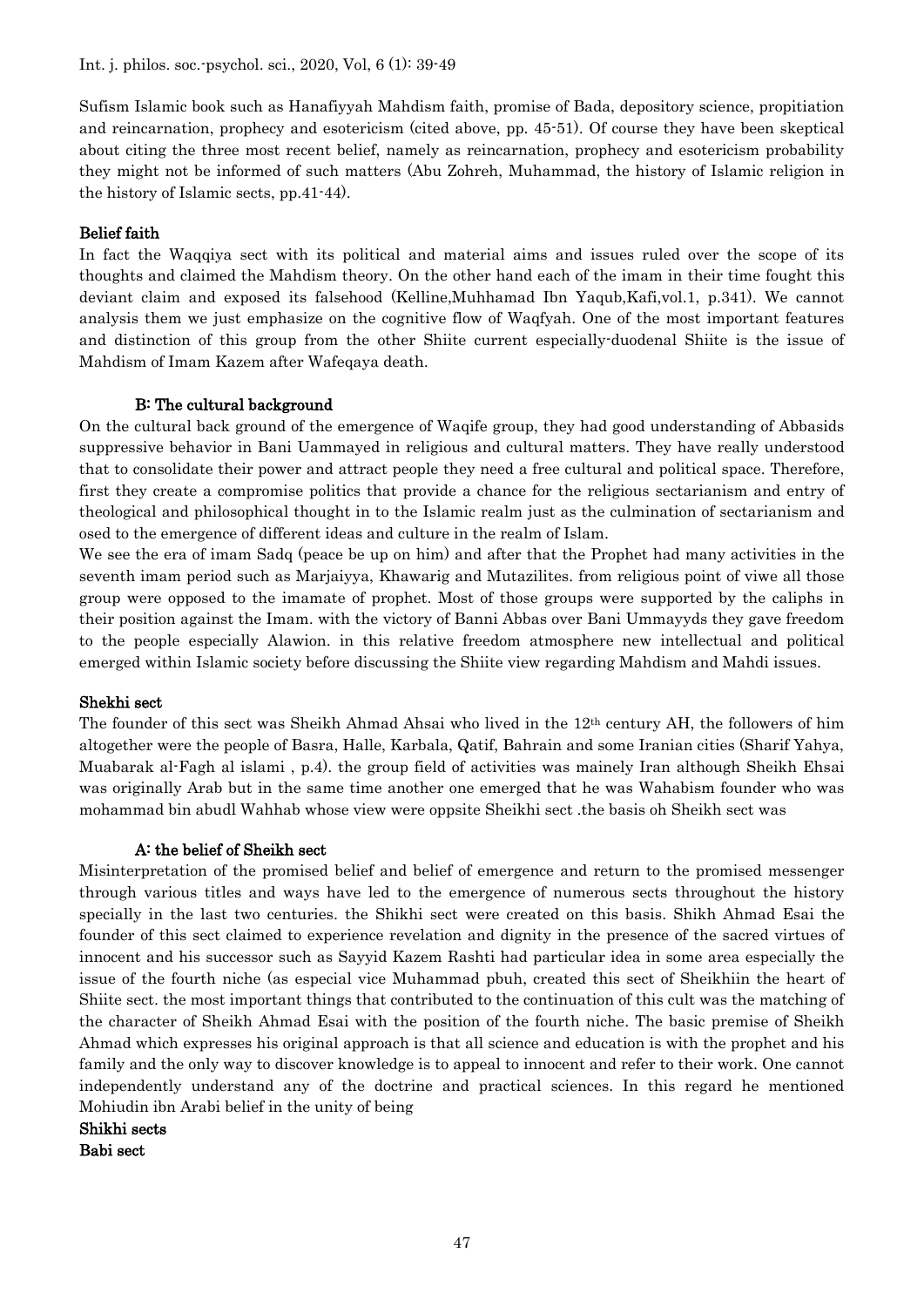The Babi movement, which arose in Iran in the first quarter of the thirteen century this sect formed on basis of the claim of the prophet emergence. According to Ali Muhammad Bab this is the message that Islam has given to enthusiasts over the past thousand years, the promise of his rise and emergence and there is a bishopric in his collection of Islamic and Shiite narratives that predicated his emergence. Babi was one of them, a deviant sect formed during the Qajar era under leadership of Ali Mohammed Bab. One of the branches of Shaykhieh is babi sect which was created by Sayyid Ali Mohammad Shirazi who known as Bab, a student of sayyid Kazem Rashti. He initially claimed the succession of Sayyid Kazem Rashti and Raqqi but after a while he made allegation of Mahdism, prophet hood, even divinity, and through his claim as well as the chaos that his followers had caused in various parts of Iran.

## Bahaism sect

Bahaism is fake sect that created by the late thirteen centuries. Hassan Ali Norri has found it. What is important here is analysis of this sect formation, emergence and belief. The most important finding is this sect founder. that he began his work by claiming to be Allah but then he claimed he is the prophecy. His claim is full of contradiction, and in the field of judgment it is necessary to abolish many of judgment that existed and practiced in the past (Fatima, Ebadi nik, Bahaism belief p.8)

## Different belief of shikhi sects

After theology belief, Mahdism has the largest share in the sectarian and religious differences. This is one of the issues that always discussed throughout the history. This theory not only has not diminished but also play fundamental role in contemporary era. Studying this area support the idea that misinterpretation of the belief in saviors has led to emergence of many sects. because the issue of apocalypse has grown, the emergence and savior have come, cults based on this belief have come up with specific interpretation of promised belief. A person with certain characteristic has claimed to have a savior. These sects emerge as people gathered to follow the claimant. in the Christianly, promised faith play important role in the emergence of Mormon cult. Misinterpretation belief of savior emergence has played central role in the creation of some sects such as Sheikhs. the most important differences between Sheikh and other Muslims are:

## 1. Resurrection:

Like other Muslims, Shikh Ahmad dose not refers on physical and spiritual resurrection as other Muslims but he refers to spiritual which means as subtle body, Al-Kabir, vol.1, p.

After the dissolution and disintegration of the body what is remain is subtle body called Hurchalla. Hurchalla is supposedly a syriac word and it's the same

It is one of philosophical term of Shaykh Ahmad Esai. He believe that what is resurrected on the day of resurrection is exemplary body and echelon of here after (mohammad Javad Shakour, journal of islamic culture ,p.270)

## 2. ascension

Sheikh Esai has accepted the ascension of Mohammad prophet (pbuh) and believed that he also has physical body but he has an interpretation of ascension that doesn't in line with Muslims view. He believed that the Muhammad prophet in every heaven will the strongest person that nothing can affected him his body is softer than heaven. (muhamma khan , مستشردین هدایهp. 182).

## 3. Fourth niche

Another Shisha belief is fourth niche. They believe that there are only five religious principles: monotheism, prophecy, imamate and fourth niche. According to Shikhya point of view it is not necessary to mention justice and resurrection in religion belief .(Yusuf Fayazi,Shikhism , Bahaism , p.1-7).Thus by removing these two principle they will be believed in fourth niche .the fourth principle of the religion that means the complete knowledge of Shiite .He is the first prophecy.